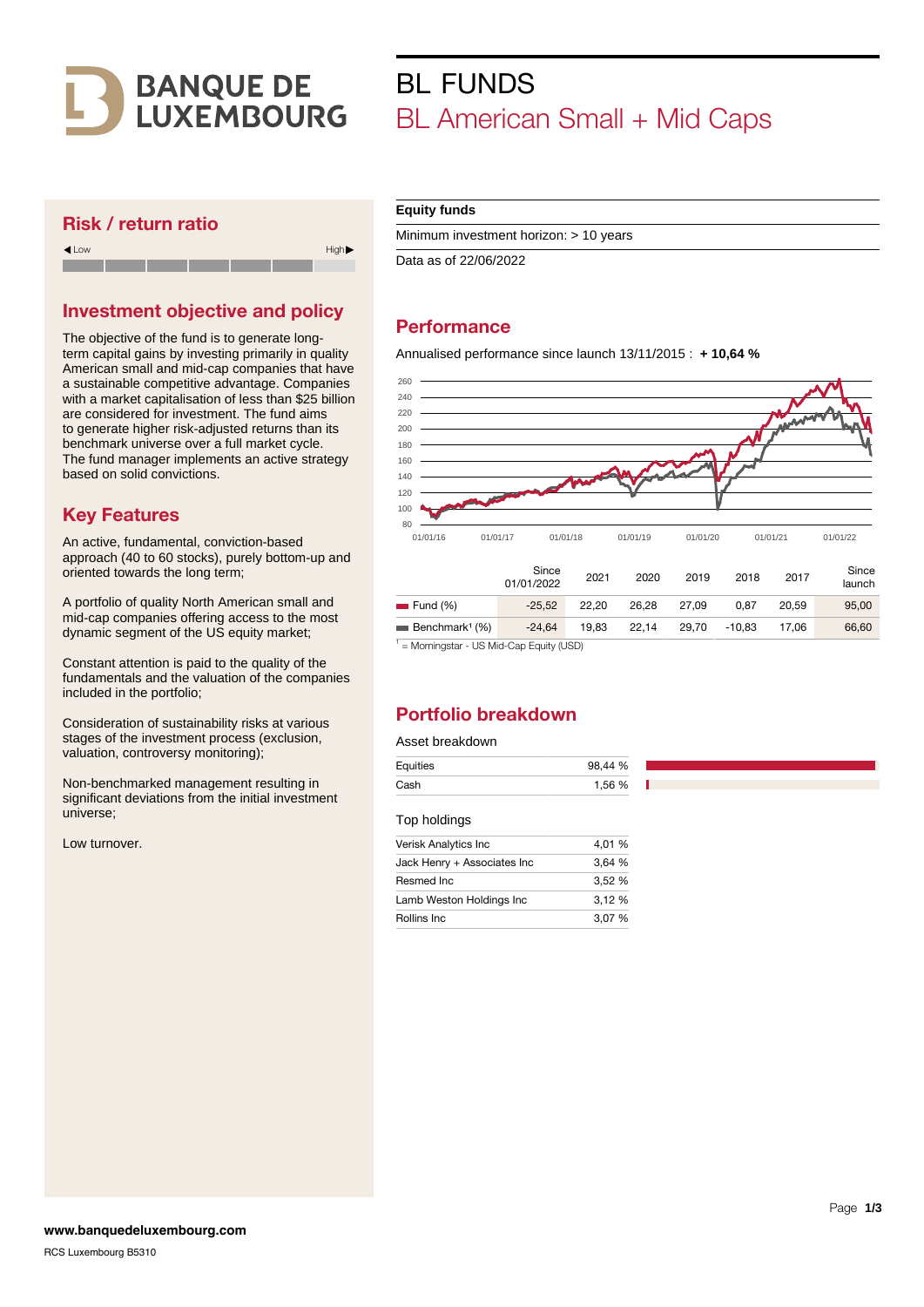

# BL FUNDS BL American Small + Mid Caps

#### Management company

BLI - Banque de Luxembourg Investments S.A.

#### Countries of registration

AT, BE, CH, DE, DK, ES, FI, FR, GB, IT, LU, NL, NO, PT, SE, SG

#### NAV publications

www.blfunds.com, www.bli.lu, Fundinfo.com, De Tijd, L'Echo, Luxemburger Wort

## Fund information

| Launch date            | 13/11/2015         |
|------------------------|--------------------|
| Currency               | USD                |
| Net assets (Mio)       | <b>USD 582.96</b>  |
| NAV calculation        | Every business day |
| NAV (22/06/2022)       | <b>USD 195,61</b>  |
| <b>Ongoing Charges</b> | 1.44 %             |

| Last updated          | 25/06/2022   |
|-----------------------|--------------|
| Management fee        | 1.25 %       |
| Subscription fee max. | 5.00 %       |
| Redemption fee        | 0.00%        |
| <b>ISIN CAP</b>       | LU1305478775 |
|                       |              |